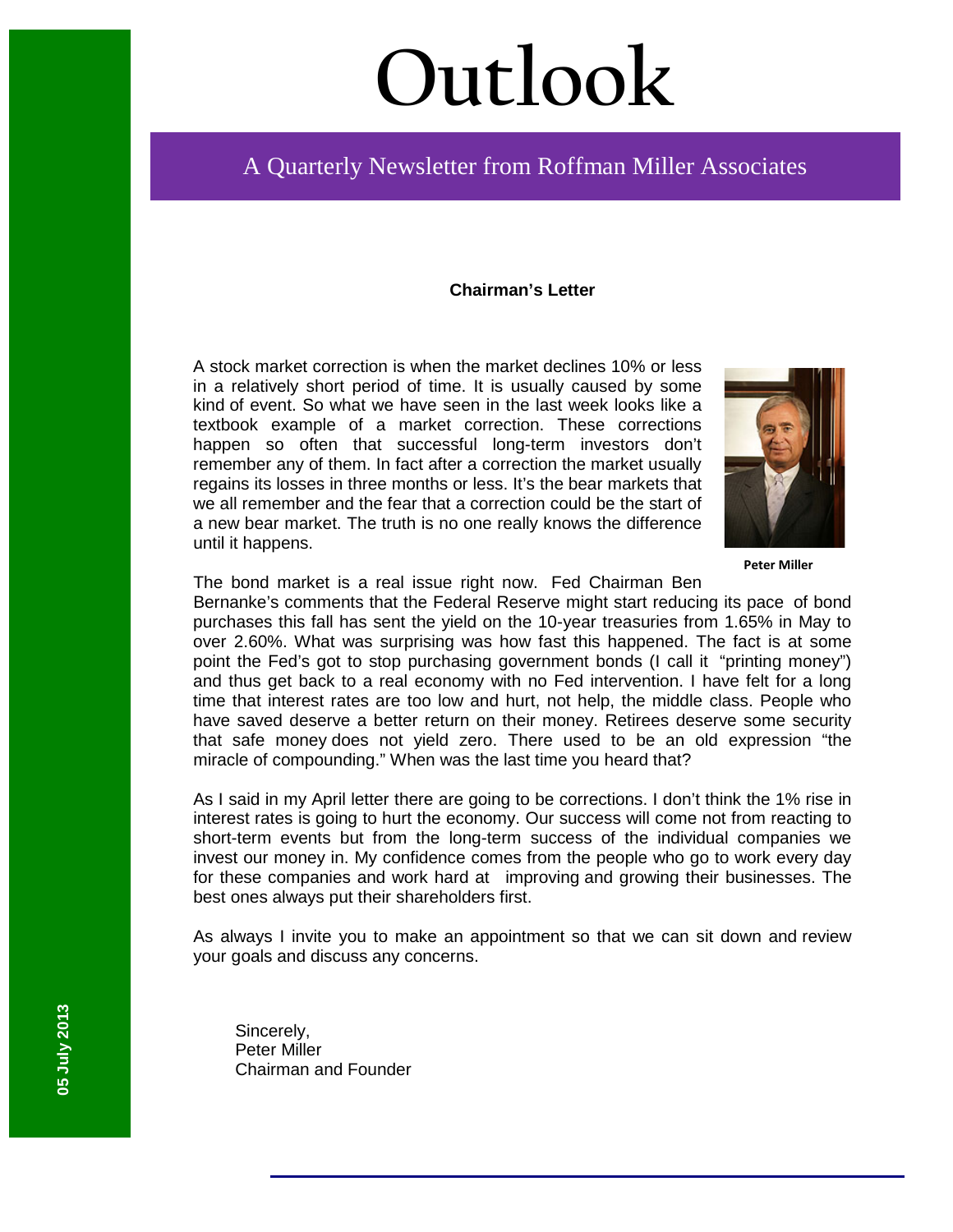#### **Fixed Income Corner**

You may have heard me or others at the firm refer to bond laddering as a *plan for all seasons*. Well, the last month has been like an early season snow storm that freaks everyone out and sends them to Home Depot for snow blowers in October! However, much like an early season storm, the precipitous move in the 10yr Treasury yield over the past weeks does not guarantee that we are in for a snowy winter in the bond market and certainly does not mean we should expect to see snow in Florida (or higher rates on short-term bonds in this case), especially in July, and that is what I am afraid some of the recent market headlines would have investors believe.

Not all bonds are created equal and different bonds will be affected differently by rising rates, so making broad statements like "you are going to get killed in bonds" is a gross disservice to investors. For those who reached for yield and bought long-term bonds (>20yrs) in desperation for income from their investments, that may very well be the case. But for those with an average maturity around 5 years in a well balanced bond portfolio I think such statements are misleading at the least.

Keep in mind that barring a default, we know exactly what we are going to get for our bonds and that's par (face value) at maturity. Price fluctuations are to be expected when purchasing any investment, but price declines due to interest rate changes in the market are temporary in the context of a passive bond ladder and it does not change our

reasonable expectation of par at maturity. Just as importantly, we keep collecting interest during the holding period. This is exactly what makes a laddering strategy so functional and why we can gladly look forward to higher rates: as the short-end of our ladder matures



we will likely have the ability to reinvest the proceeds at higher rates. That would be a welcomed event for incomeoriented investors long waiting for some reasonable returns on their hard earned savings without having to take excessive risk on the long end of the rate curve or the considerably more volatile returns of the stock market.

In closing, I would just say that I know it feels good to have that snow blower in the garage for an emergency, even if you hope you never really need it. But in the case of the current storm surrounding Fed policy and interest rates, it might just be a good idea to stay inside, make some hot cocoa, and let the bond ladders do the heavy lifting.

Ryan Crooks

### **Headline:**

**The White House budget for 2014 includes a proposal that will limit contributions to IRAs and other tax-deferred retirement savings accounts for 'wealthy' Americans. The proposal does not specify an exact amount, but instead gives a formula for what level of wealth would disqualify the individual. As interest rates rise, this formula would disqualify individuals with less and less wealth.** 

**There are many obvious ramifications of this proposal, including the sheer administrative complexity. But one additional outcome could be the end of many corporate retirement plans if executives and owners are no longer able to contribute. Please stay informed.**

#### [www.annualcreditreport.com](http://www.annualcreditreport.com/)

This site allows you to request a free [credit](https://www.annualcreditreport.com/cra/helpfaq#creditfile)  [file disclosure,](https://www.annualcreditreport.com/cra/helpfaq#creditfile) commonly called a credit report, once every 12 months from each of the nationwide consumer credit reporting companies: Equifax, Experian and TransUnion.

**AnnualCreditReport.com is the official site to help consumers obtain their free credit report.**

Please be aware of how you arrive at this site. To ensure that you are visiting the legitimate site, type

[https://www.annualcreditreport.com](https://www.annualcreditreport.com/)

directly into the address bar on your browser. You will never receive an email directly from the Annual Credit Report Request Service.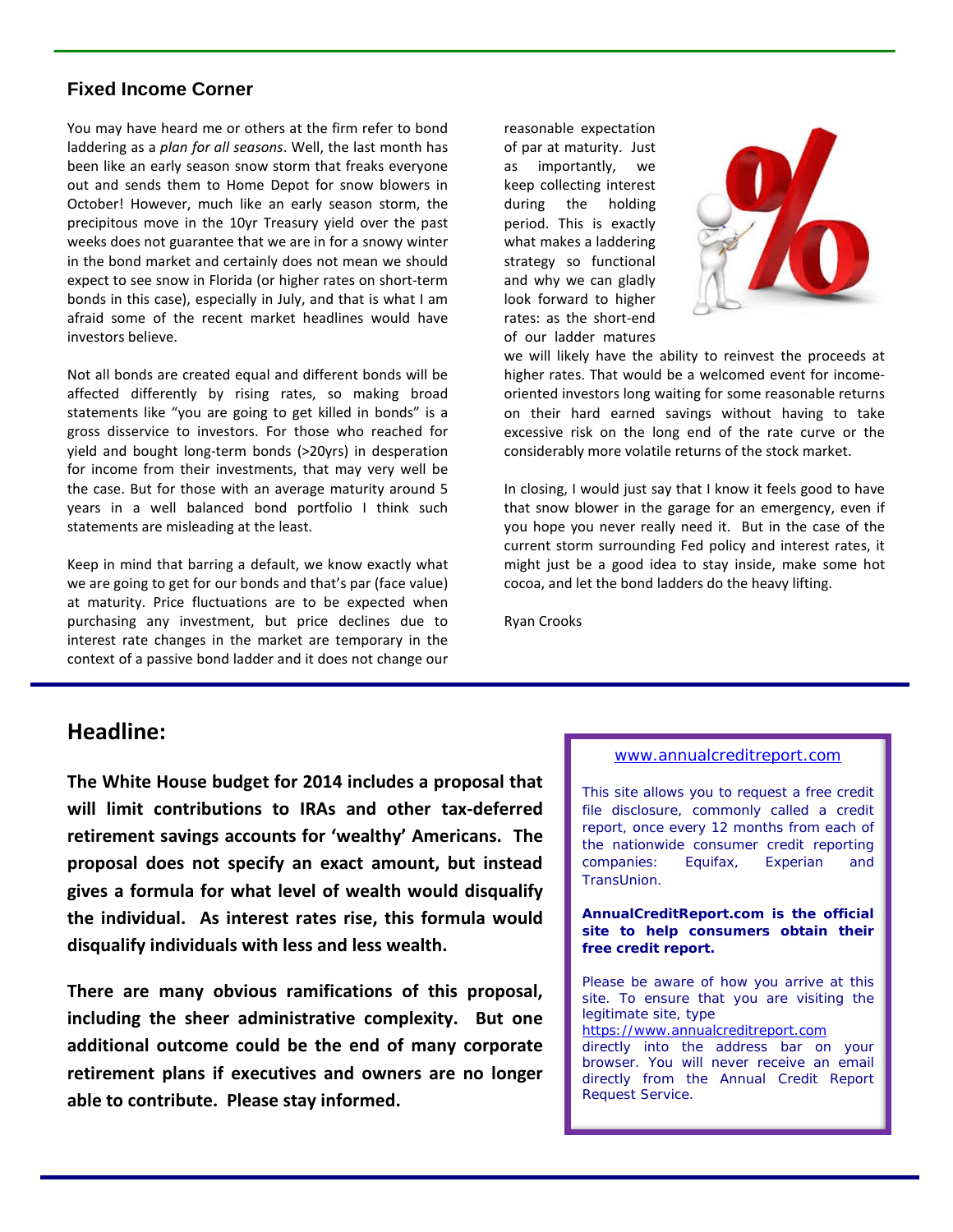#### **It's a Market of Stocks, not just a Stock Market**

The major U.S. stock market indices fell in June, but finished the second quarter above where they ended Q1 of 2013. Defensive sectors such as Telecom and Utilities outshined the rest in June. Consumer Discretionary stocks were the only other positive group among the ten S&P sectors for the month.

For 2013 year-to-date, all ten sectors have had positive returns. Financials (+35.37) lead the way, followed by Consumer Discretionary (+31.42%). Sector returns were widely dispersed as Technology (+7.74%) and Utilities (+6.62%) were the bottom two sectors and well below the +13.82% total return of the S&P 500.

One of my jobs here at Roffman Miller is to go out and meet with the executives who run the companies that we invest in. The reason we do this is that companies are more than just their stock quote, financial statements, and a glossy annual report – the companies we invest in make things, file patents, spend billions each year on factories and equipment, sell goods overseas, and more. The point is, there is always a lot going on at these companies, and we like to see and hear that the people at the top of the organization have a plan, the talent, and temperament to turn all of that activity into a financial reward for shareholders.

With that in mind, I thought I'd share with you some information I gathered at a recent meeting with DuPont at their headquarters in Wilmington, Delaware. As many of you may already know, DuPont (the full name is E. I. du Pont Nemours and Company – let's just stick with DuPont for now) was founded in 1802 and was a major producer of gunpowder in the  $19<sup>th</sup>$ century. Moving forward over the next 200 years, DuPont was instrumental in the automotive industry, the American military successes, and the space race with discoveries like Nylon, Neoprene, Teflon, and others.

DuPont survived and thrived over that long stretch with a focus on new discoveries that would have commercial application and profits to follow. Today, DuPont is organized around three strategic priorities: Agriculture and Nutrition, Bio-based Industrials, and Advanced Materials. What was clear from my meeting is that DuPont is still dedicated to science and research, with a clear focus on one of the largest looming challenges so far: how to feed the growing population.

DuPont estimates that there will be one billion additional middle class consumers worldwide by the year 2020, increasing to 2.5 billion more by 2030. By 2050 we will need to double the annual global food output. DuPont's work on seed traits and crop protection will help to yield more food from an ever shrinking supply of arable land. But the challenges of feeding the population go beyond just the sheer volume of food: while 1 in 6 people worldwide go to sleep hungry each night, 20% of the population is obese. Here DuPont's work in enzymes and food ingredients help to improve the nutritional value and the taste of food.



CEO Ellen Kullman has been in her current position for three years and believes that innovation is a key to success. For each of the past five years, DuPont has been awarded more patents than any other chemical company. Showing that there can be a return on R&D, 29% of sales last year came from products introduced over just the last four years. Kullman also believes that future growth will be found in the developing corners of the globe. Presently 32% of sales (about \$12billion) come from developing markets. To support that, nearly 9,000 local employees were hired during Kullman's tenure in places like Vietnam, Russia, and India.

While many of DuPont's oldest businesses like textiles and commodity chemicals have been sold over the past decade to make room for more profitable '21<sup>st</sup> century' products, overall revenue is still very much linked to the success of the general economy. In Housing and Auto, advanced materials like Tyvek (for wrapping houses) and Surlyn (a durable resin used, for example, in the covers of golf balls) are big contributors. Dig a little deeper and you find that DuPont is the world's largest producer of Titanium Dioxide, and it is worth digging into as just that one product represents *ten percent* of DuPont's annual sales. TiO<sub>2</sub> is used mainly as a white pigment in paint but it has many other uses as well. This is another economically sensitive product, but the company believes that they have a significant cost advantage over all other manufacturers and as demand grows it will be an increasingly more profitable cash generator. Products that are 'cash generators' are typically only marginally profitable, but provide cash through volume to hire scientists, do more research and development, create new products, and drive the growth of the future.

Overall the management team seemed to have a good understanding of the markets that they participated in, the challenges and opportunities ahead, the cost of pursuing the opportunities, and the potential profits. They offered a cautious economic outlook, and I appreciated the conservative nature of that approach.

Mark Frombach